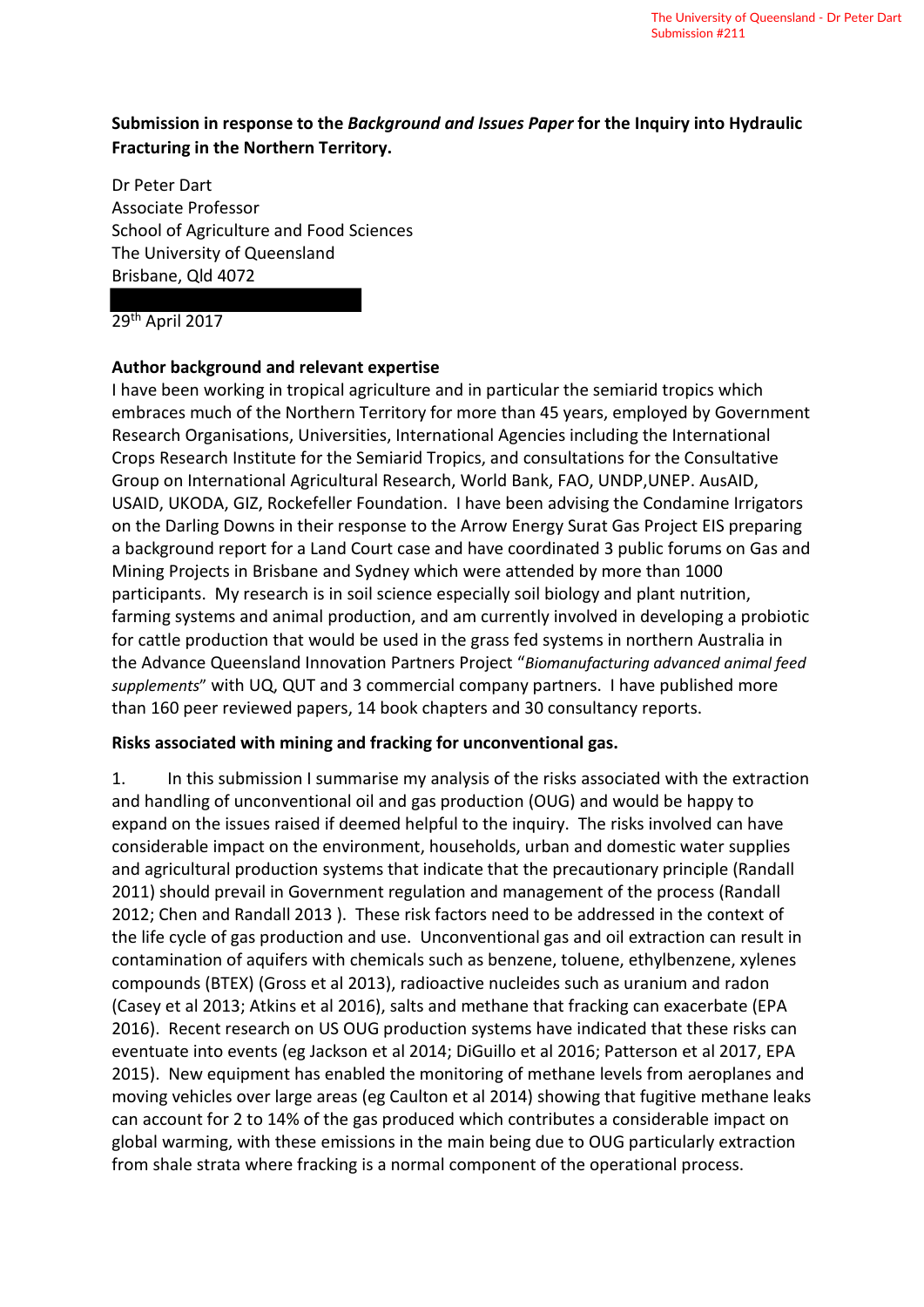2. Comprehensive analyses including isotope analysis collated by the US EPA in a major report has shown that aquifers can be contaminated by the production process as a result of fracking (EPA 2016) through water seeping from leaking wells, from faults induced by fracking and depressuring of the gas source associated with the extraction process, or from surface spills of produced water involved in the fracking process or contaminated water from the gas source *per se*. The EPA found that fracking contributes to drinking water contamination during all stages of the process:

- Water withdrawals for hydraulic fracturing in times or areas of low water availability, particularly in areas with limited or declining groundwater resources
- Spills during the management of hydraulic fracturing fluids and chemicals or produced water that result in large volumes or high concentrations of chemicals reaching groundwater resources
- Injection of hydraulic fracturing fluids into wells with inadequate mechanical integrity, allowing gases or liquids to move to groundwater resources
- Injection of hydraulic fracturing fluids directly into groundwater resources
- Discharge of inadequately treated hydraulic fracturing wastewater to surface water resources
- Disposal or storage of hydraulic fracturing wastewater in unlined pits, resulting in contamination of groundwater resources

3. Faults in well casings and cement linings are not uncommon when drilling to depths particularly greater than 1000m as likely (and proposed) for the OUG extraction from the deep Proterozoic shales in the Beetaloo resource area. Such processes continue long after the well has been abandoned for gas extraction. This is likely to be a much greater risk to the aquifers lying above than the fracking process *per se*.

4. Spills of produced water occurred at a rate of 15% of wells each year in the first 3 years of operation in North Dakota, one of four USA states where spills were monitored in detail (Patterson et al 2017). Isotope analysis has been used in Gippsland Victoria to determine the origin of methane in groundwater (Currell et al 2016). Also at a catchment level, spatial and temporal baseline assessment of methane, carbon dioxide and organic carbon in the subtropical Richmond River system in Northern NSW (Atkins et al 2017) was conducted on behalf of the Northern Rivers Regional Council as a prelude to proposed CSG mining in the catchment, now apparently not going ahead because of the local political pressure. The Southern Cross University group had previously shown that in the Condamine River area considerable atmospheric methane levels were associated with the CSG development in the Surat Basin area where fracking had occurred (Maher et al 2014). These were likely related to the dewatering and depressuring process in the gas mining allowing the methane released from the coal bed to seep through the soil along with fugitive emissions from mining equipment. Such releases are dramatically demonstrated in the bubbling of methane in the Condamine River. Once initiated there is no way currently known to stop this fugitive emission process except to stop further well drilling into such permeable and shallow geological formations.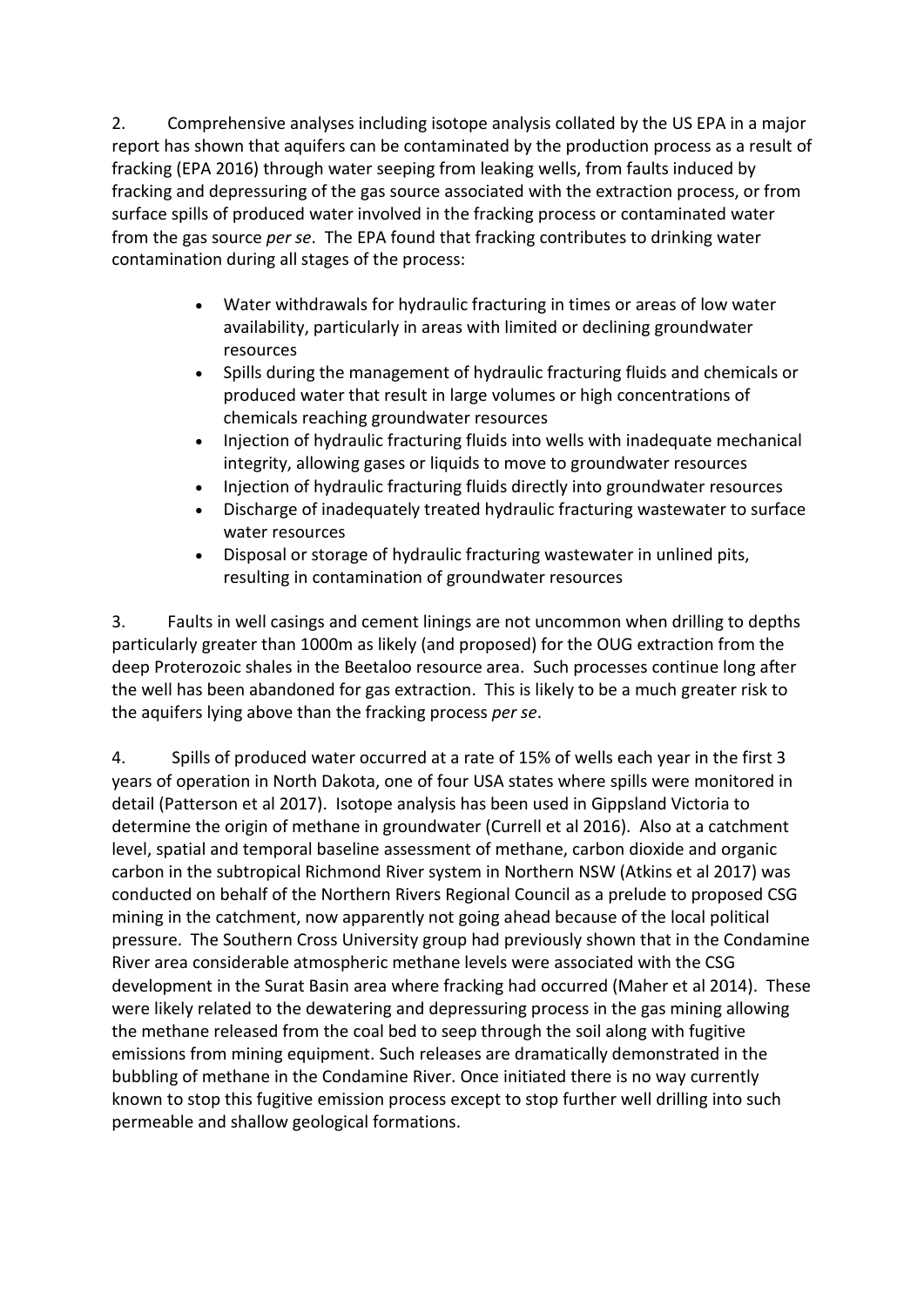5. Such aquifer and soil contamination risks makes it behoven on the NT Government to develop a robust regulatory, reporting and monitoring system to manage this OUG development including strict regulations around fracking to reduce aquifer contamination and fugitive methane leaks. The information required of the OUG operators and Government monitoring should be publicly available in order to remove or mitigate risk factors and improve environmental performance of the industry. This data needs to be assembled in a centralised electronic data base to enable rigorous analysis by all stakeholders including nongovernment agents. These issues have been addressed by Currell et al (2017) when discussing the "problems with the application of hydrology to regulation of Australian mining projects" using the example of the Carmichael Mine and Doongmabulla Springs

- "*Greater emphasis should be place on identifying and resolving scientific uncertainties relating to groundwater during the upfront environmental impact assessment (EIA)*
- *There needs to be a stronger role for independent scientific opinion in the approvals process*
- *Monitoring criteria and proposed mitigation strategies should be available for public review and scrutiny prior to project approval*"

These matters relate to paragraphs 11, 13 and 14.

6. Baseline data before OUG exploration and extraction begins is critical to monitoring the extent to which identified risks develop into actuality so that ameliorative mitigating action can be initiated as soon as possible and before the risk develops into an event for which make good provisions are just not available or feasible. This involves a requirement for mandated continual monitoring for fugitive emissions and water contamination through produced water spills or pipe or fault line and fracture leaks, the results of which are publicly available.

7. A major risk to the environment and to agriculture is the effect of the gas gathering lines (pipes) and roads on weed invasion from seeds transported by vehicles (see review by Adkins and Morgan 2015; ). This has already occurred in Queensland with seismic investigations for mining resulting in invasion with pernicious, notifiable weeds such as Parthenium (Adkins pers comm). The Queensland Government regulations for wash down before entry to a site by company vehicles is inadequate as the recommended facilities do not remove all the weed seeds (Khan et al 2017). Disposal of the wash down products is also not a trivial task and needs to be properly regulated. The construction of roads to the well sites can also affect the surface hydrology leading to major erosion and this is particularly important where there are likely to be intensive rainfall events and these are becoming more likely with climate change. These risks are augmented by the fracking process because of the need for extra vehicle movement to bring in water and chemicals for the fracking and removal of produced water.

8. Fracking chemicals can be toxic and many of those used in the USA are (eg fracking mixtures supplied by Haliburton contain BTEX) and companies do not want to disclose their trade secret mixtures. This should not occur in the NT and a public detailing of all chemicals used and their concentrations should be mandated and any known toxic chemicals banned from use. OUG development companies will argue that it is not the nature of the chemical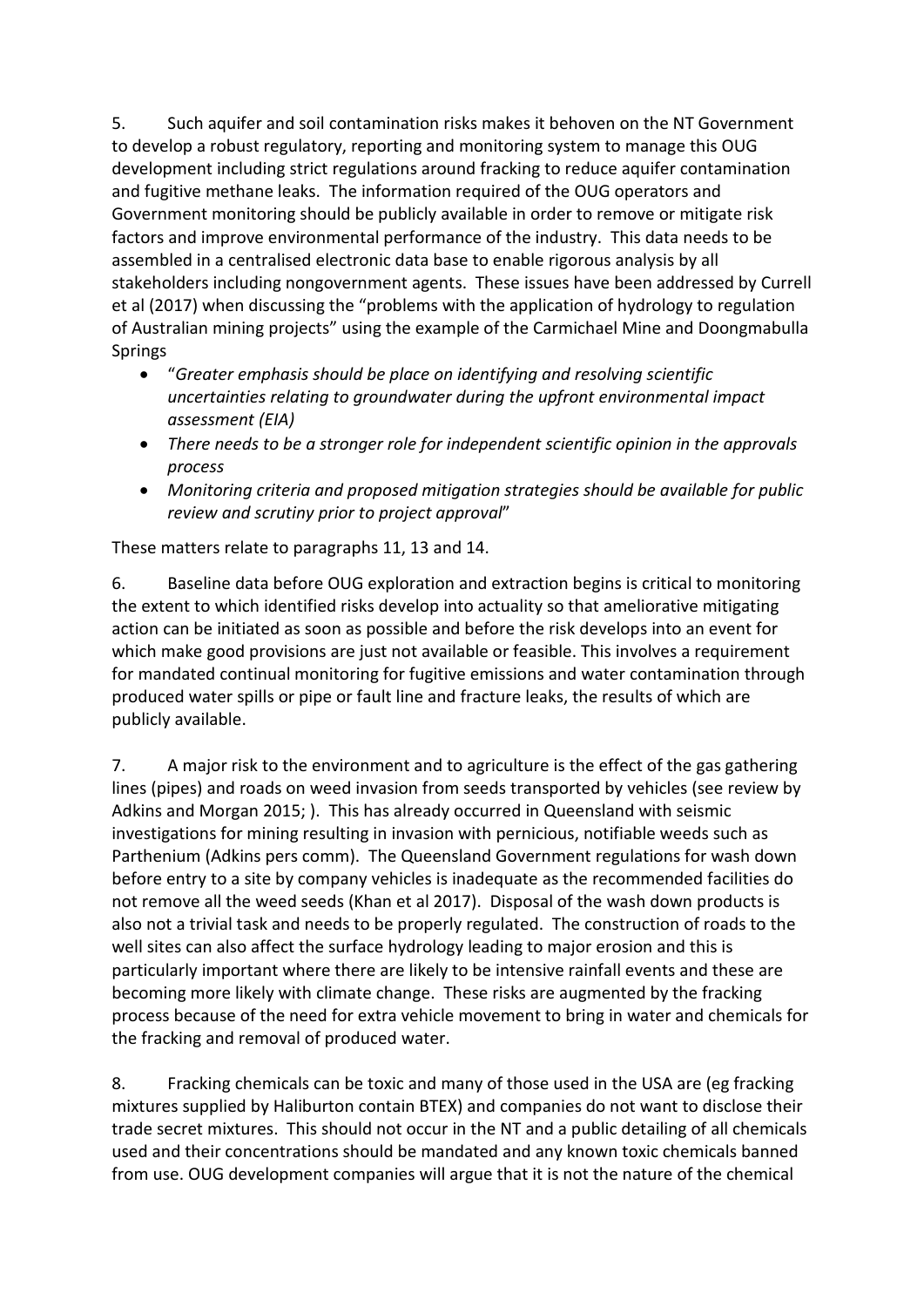*per se* that is the issue but rather its concentration. When materials come in concentrated form to be then mixed into the fracking mixture, spills can occur and hence no such toxic chemicals should be allowed regardless of the concentration used.

9. Landholders including Government (eg National Parks and leasehold land) and Native Title Land Holders need to be fully informed of the processes that the OUG companies are planning to undertake and to have the option of refusing to allow such operations on the land they are stewards of, as occurs in the USA.

10. Landholders on which OUG operations occur need to be adequately compensated for allowing the OUG companies to work on "their" land. This includes taking into account the long term consequences of movement of contaminants through aquifers and time taken to recharge aquifers that are used for water for the fracking process. Volumes of such waters used need to be subject to the same strict rules for access to Great Artesian Basin and other aquifer waters and for amounts used, as for other users such as landholders, households and urban settlements and need to be carefully calculated based on recharge rates to avoid major aquifer draw down such as has occurred from CSG extraction in parts of the Walloon aquifer in the Surat Basin, Queensland.

11. Strict Government Regulations are required to minimise fugitive emissions including base line measures before the OUG operations commence and regularly thereafter and include specific requirements to minimise the methane lost through pipes and the venting of accumulated water from pipes. Continuing monitoring of atmospheric methane levels around OUG operations is required to detect and prevent atmospheric contamination and to enable the NT Government to adhere to its greenhouse gas (GHG) release targets

12. Storage of produced water eg in evaporation dams, needs to be strictly regulated and monitored to prevent contaminant movement into the soil and eventually groundwater and aquifers. Such regulations have eventually been introduced in Queensland ruling out the use of evaporation dams and with strict requirements for the quality of temporary storage dam liner material and its joining, the monitoring of leaks and height of containing wall to reduce the risk of overflow in a rare major rainfall event. Such dams require continual monitoring for leaks and dam liner integrity by the Government monitors. The treatment of the stored produced water needs to be regulated. Evaporation is not a preferred option and has been banned in Queensland. As the produced water is likely to be contaminated it should not be injected into aquifers as a disposal mechanism or onto land surface without treatment to remove the contaminants. Otherwise environmental damage, most likely irreparable, can occur. It is costly to decontaminate such water and in the case of CSG co-produced water in Queensland the very costly option of reverse osmosis has been adopted (IESC 2014) with two large plants operating.

13. Mitigation of the risks involved in OUG require appropriately detailed and comprehensive Regulations that instigate processes and data gathering that are required for an integrated land use and maintenance of environmental integrity planning process by Government. Such planning processes need to be transparent with opportunities for input by community as well as developer stakeholders at each stage of consultation regarding the development or land use change. Such an appropriately devised planning process would then lead to a consensus indicating when a particular development such as OUG can occur and under what conditions. This would reduce the requirements to be addressed in an EIA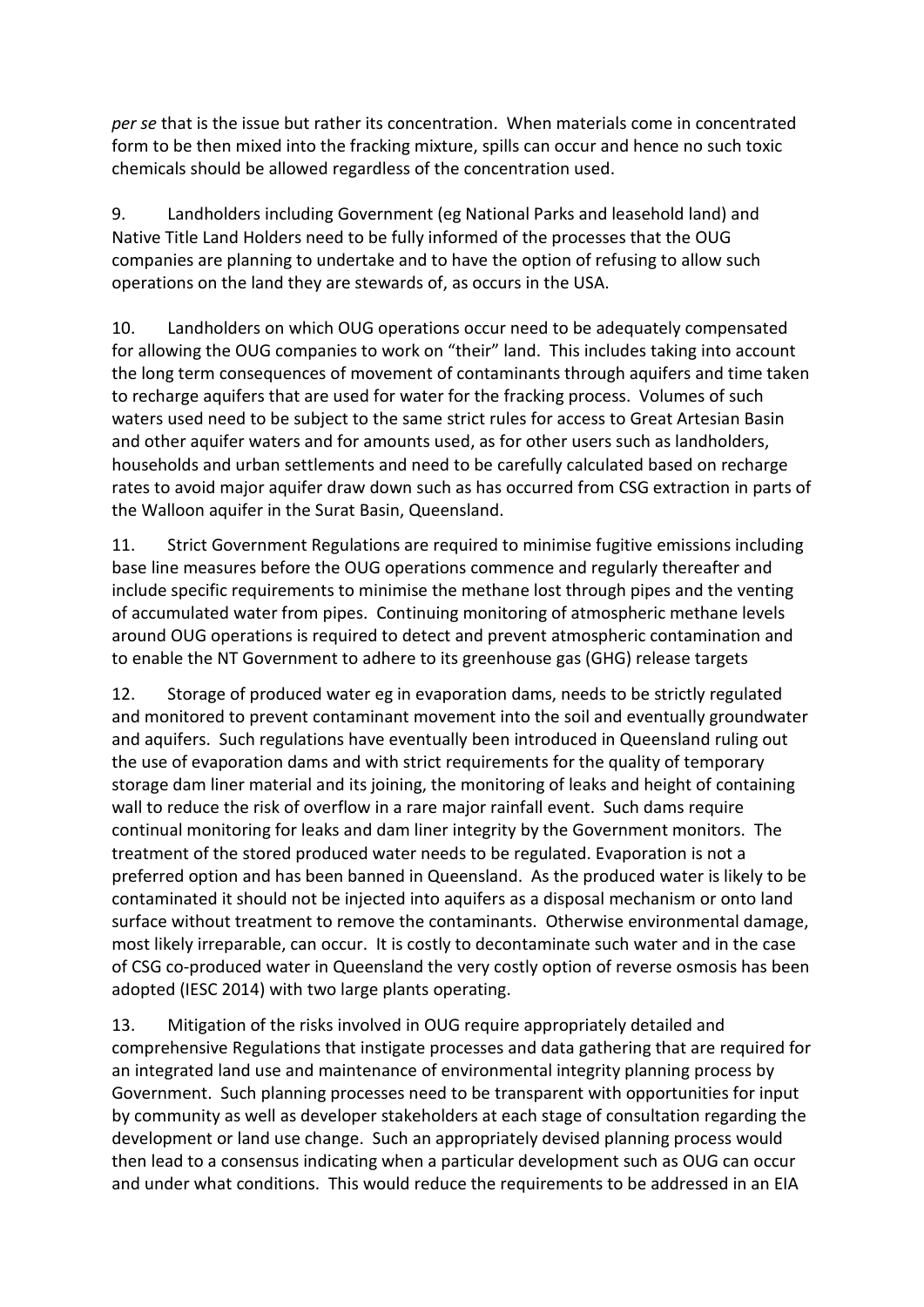and avoid the use by developers of volume of words produced in an EIA as a process to perplex/confuse assessors both in Government and the general public stakeholders.

14. The cost to Government of managing an OUG development in order to fulfil its fiduciary obligations towards the environment and its citizens is considerable. Such costs need to be underwritten by the companies undergoing such development either as a direct payment for the cost of undertaking required activities, undertaking the activities themselves in a regulated manner, or through an appropriate royalty level to cover Government monitoring costs (including the devising of appropriate rules and regulations, and auditing of OUG company and Government monitoring reports).

15. A major support for the NT Government in managing any OUG development and especially with fracking involved would be to commission a Technical Advisory Panel who are not connected to the OUG industry but have appropriate, comprehensive expertise in dealing with the issues raised in this paper as argued in Currell et al (2017). Dr Matthew Currell from RMIT who has reported to the Victorian Government on fracking, and Professor Adrian Werner, Flinders University who is a hydrologist working on these issues and who consults internationally and who has recently been a hydrology expert witness to the Land Court cases in Queensland for Acland 3 and Carmichael Mine Adani development, and Professor John Quiggan, an Australian Laureate economist at the University of Queensland who has been on Federal Government committees on matters related to this enquiry as well as being an expert witness in Land Court cases dealing with mining issues.

## **References**

- Adkins SW, Morgan D. 2015. APGA and EPCRC weed scoping study and weed seed spread by vehicles: a case study from south east Queensland. Review prepared for the Australian Pipelines and Gas Association (APGA) 14pp
- Atkins ML, Santos IR, Maher DE. 2015. Groundwater methane in a potential coal seam gas extraction region. Journal of Hydrology Regional Studies. 4, 452-471
- Atkins ML, Santos IR, Perkins A, Maher DT. 2016. Dissolved radon and uranium in groundwater in a potential coal seam gas development region (Richmond River Catchment, Australia). Journal of Environmental Radioactivity 154, 83-92
- Atkins ML, Santos, IR, Maher, DT. 2017. Seasonal exports and drivers of dissolved inorganic and organic carbon, carbon dioxide, methane and  $\delta^{13}$ C signatures in a subtropical river network Science of the Total Environment 575 (2017)545–563 https://doi.org/10.1016/j.scitotenv.2016.09.020
- Casey JA, Ogburn EI, Rasmussen SG, Irving JK, Pollak J, Locke PA, Schwarzts BS. 2015. Predictions of indoor radon concentrations in Pennsylvania 1089-2013. Environmental Health Perspectives. DOI: 10.1289/CHP.1409014
- Caulton, R. et al. 2014. Toward a better understanding and quantification of methane emissions from shale gas development. Proceedings of the National Academy of Sciences USA. 111(17) 6237-6242
- Chen, C. and A. Randall. 2013. "The economic contest between coal seam gas mining and agriculture on prime farmland: it may be closer than we thought", Journal of Econom ic and Social Policy 15(3), Article 5.
- Currell MJ. 2016 Geochemical indicators fo the origins and evolution of methane in groundwater : Gippsland Basin, Australia. Environmental Science and Pollution Research. DOI 10.1007/S11356-7290-0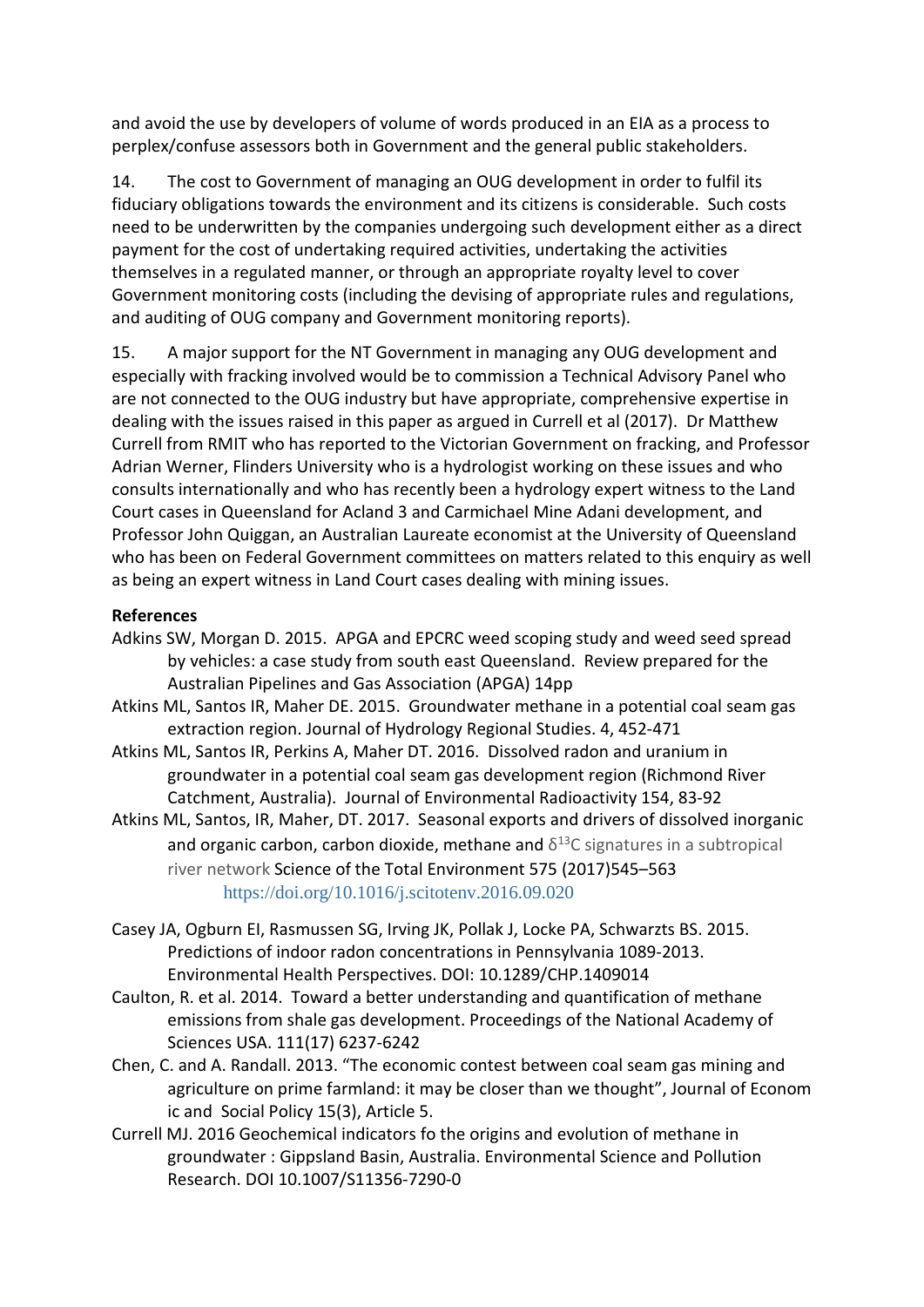- Currell MJ, Werner AD, McGrath C, Webb JA, Berkman M. 2017. Problems with the application of hydrogeological science to regulation fo Australian mining projects: Carmichael Mine and Doongmabulla Springs. Journal of Hydrology 548, 674-682 https://doi.org/10.1016/j.jhydrol.2017.03.031
- DiGiulio, D. C.; Jackson, R. B. 2016. Impact to Underground Sources of Drinking Water and Domestic Wells from Production Well Stimulation and Completion Practices in the Pavillion, Wyoming, Field. Environmental Science and Technology. 50 (8), 4524−4536.
- EPA. Environmental Protection Agency. 2015. Review of State and Industry Spill Data: Characterization of Hydraulic Fracturing Related Spills. Office of Research and Development, Washington, DC. EPA/601/R-14/001.
- EPA. Environmental Protection Agency. 2016. Hydraulic fracturing for oil and gas: impacts from the hydraulic fracturing water cycle on drinking water resources in the United States. EPA-600-R-16-236ES. December 2016. Executive summary https://www.epa.gov/sites/production/files/2016- 12/documents/hfdwa executive summary.pdf

Hydraulic Fracturing for Oil and Gas: Impacts from the Hydraulic Fracturing Water Cycle on Drinking Water Resources in the United States, Executive Summary (EPA/600/R-16/236es) (PDF) (50 pp, 8 MB, about PDF)

Hydraulic Fracturing for Oil and Gas: Impacts from the Hydraulic Fracturing Water Cycle on Drinking Water Resources in the United States, Main Report (EPA/600/R-16/236fa) (PDF) (666 pp, 48 MB, about PDF)

Hydraulic Fracturing for Oil and Gas: Impacts from the Hydraulic Fracturing Water Cycle on Drinking Water Resources in the United States, Appendices (EPA/600/R-16/236fb) (PDF) (572 pp, 10 MB, about PDF)

- Gross SA, Avens HJ, Banducci AM, Sahmel J, Panko JM, Tvermoes BE. 2013. Analysis of BTEX groundwater concentrations from surface spills associated with hydraulic fracturing operations.. J. Air Waste Manage. Assoc. 63 (4), 424−432.
- IESC. 2014. Fact sheet Coal seam gas extraction and co-produced water. Independent Expert Scientific Committee. 5pp file:///C:/Users/agpdart/Documents/Assoc/NT%20Fracc/fact-sheet-coal-seam-gasextraction-co-produced-water.pdf
- Jackson R B, Vengosh A, Carey JW, Davies RJ, Darrah TH, O'Sullivan F, Pétron G. 2014. The Environmental Costs and Benefits of Fracking. Annual Review of Environment and Resources. 39, 237−362.
- Khan I, Navie S, George D, O' Donnell C, Adkins SW. 2017. Alien and native plant seed dispersal by small vehicles. Australian Ecology in press
- Maher DT, Santos IR, Tait DR. 2014. Mapping methane and carbon dioxide concentrations and ∂<sup>13</sup> C values in the atmosphere of two Australian coal seam gas fields. Water, air, soil Pollution 225, 2216